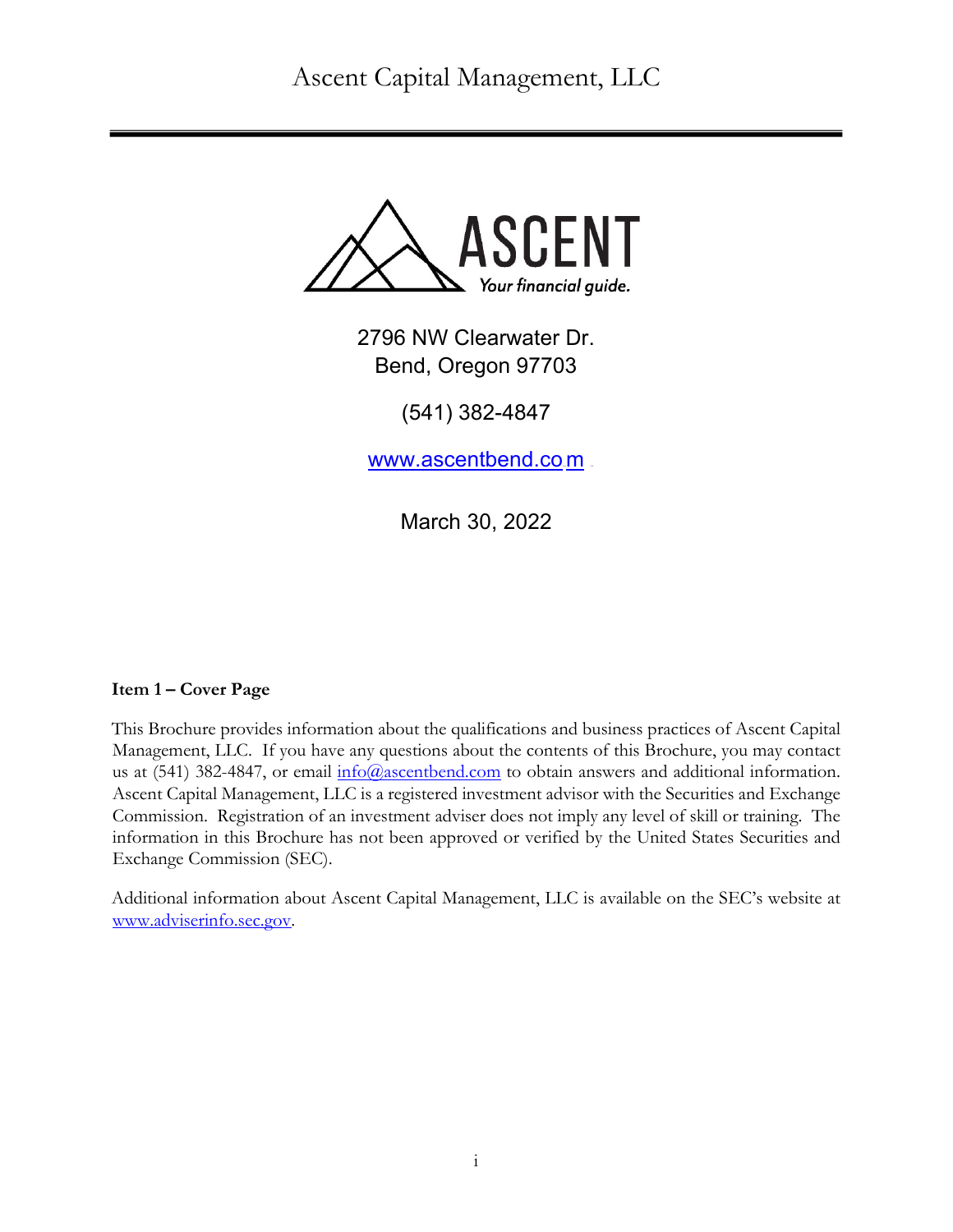#### **Item 2 – Material Changes**

The following material changes have occurred since the last update of our firm brochure, which was dated February 19, 2021:

• We have updated the amounts of assets under the Firm's management as of December 31, 2021, to reflect a total of \$372,466,324.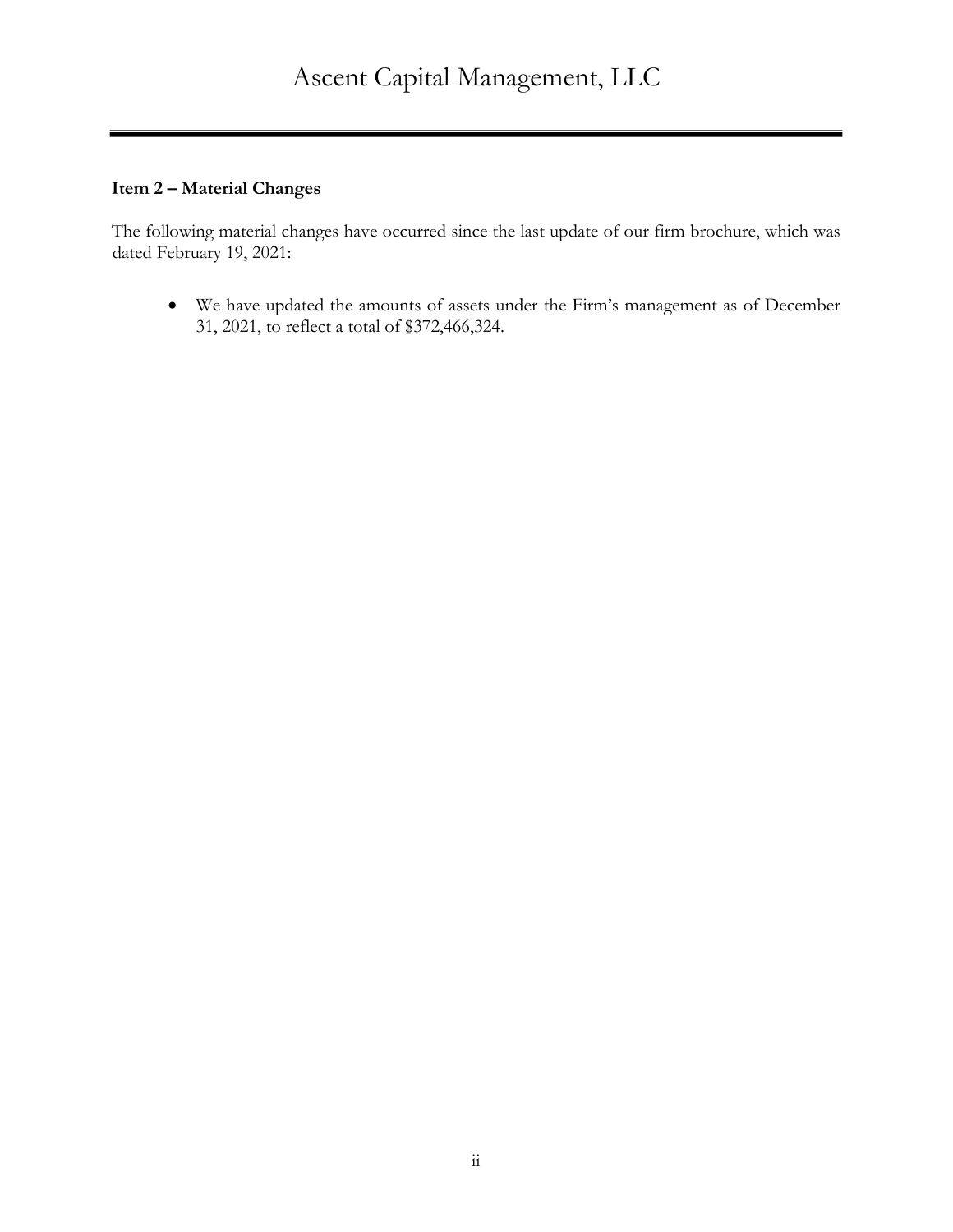# Ascent Capital Management, LLC

# Page

| Item 11 - Code of Ethics, Participation or Interest in Client Transaction & Personal Trading 9 |
|------------------------------------------------------------------------------------------------|
|                                                                                                |
|                                                                                                |
|                                                                                                |
|                                                                                                |
|                                                                                                |
|                                                                                                |
|                                                                                                |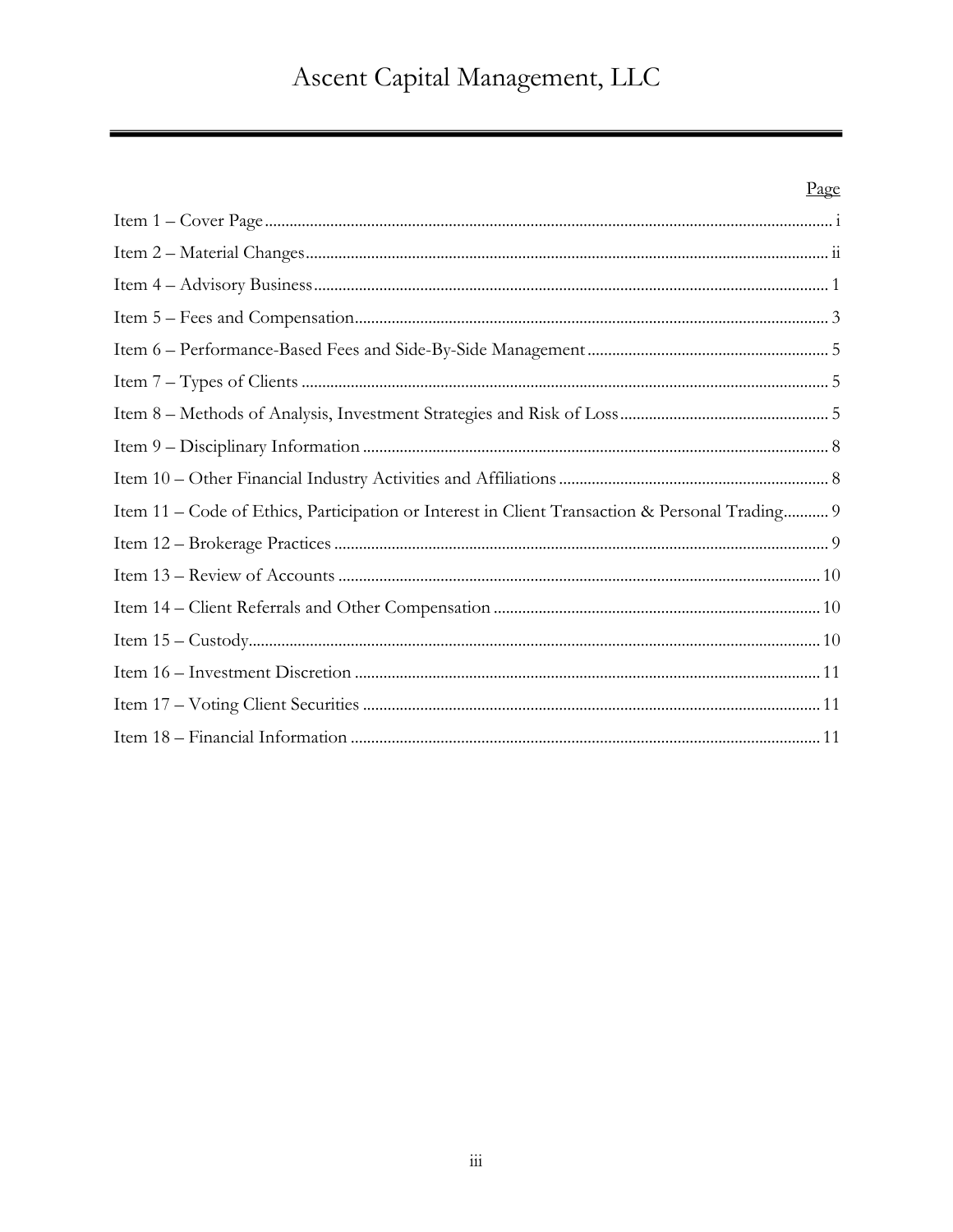#### **Item 4 – Advisory Business**

#### HISTORY OF THE FIRM.

Ascent Capital Management, LLC ("Ascent" "we" "us" and "Advisor") is an Oregon limited liability company registered as an investment advisor with the Securities and Exchange Commission. Our principal place of business is located in Bend, Oregon. Ascent was founded in 2001 and as of January 1, 2020, its owners are Devin Harrigan, Certified Financial Planner<sup>®</sup> and Scott Agnew. All members of Ascent are registered investment representatives of Ascent, and serve on Ascent's Investment Committee, which directs Ascent's investment policy and strategy.

Ascent is an independent investment advisory firm. Our founding partners are successful CPAs as well as investment advisors. We are a fee-only firm with fees based on a percentage of assets under management or a flat fee. Our financial planning fees are charged by the project. We sell no products and collect no commissions or rebates.

Our firm is distinguished by the extensive financial and investment expertise of our partners. Our advisory services include advice on complex financial matters such as:

- preparing for a successful retirement
- tax minimization alternatives
- concentrated stock strategies
- estate planning
- <sup>Ø</sup> philanthropic guidance
- <sup>Ø</sup> portfolio management
- $\triangleright$  wealth management
- $\sum$  succession planning

#### INVESTMENT ADVISORY AND FINANCIAL PLANNING SERVICES

Ascent's advisory process begins with comprehensive financial planning designed to assist clients in defining personal financial goals and objectives in the areas of retirement planning, business and succession planning, children's education, risk management, estate and tax planning. The financial plan is followed by careful analysis and recommendations as to what financial actions and investment strategies are necessary to attain these goals and objectives.

Portfolios are structured on the core principle of diversification, exploring all major asset classes and utilizing both traditional and alternative investments. Ascent does not receive commissions, rebates or incentives from any investment products. This independence allows us to choose from the universe of available investment vehicles to manage a diversified portfolio.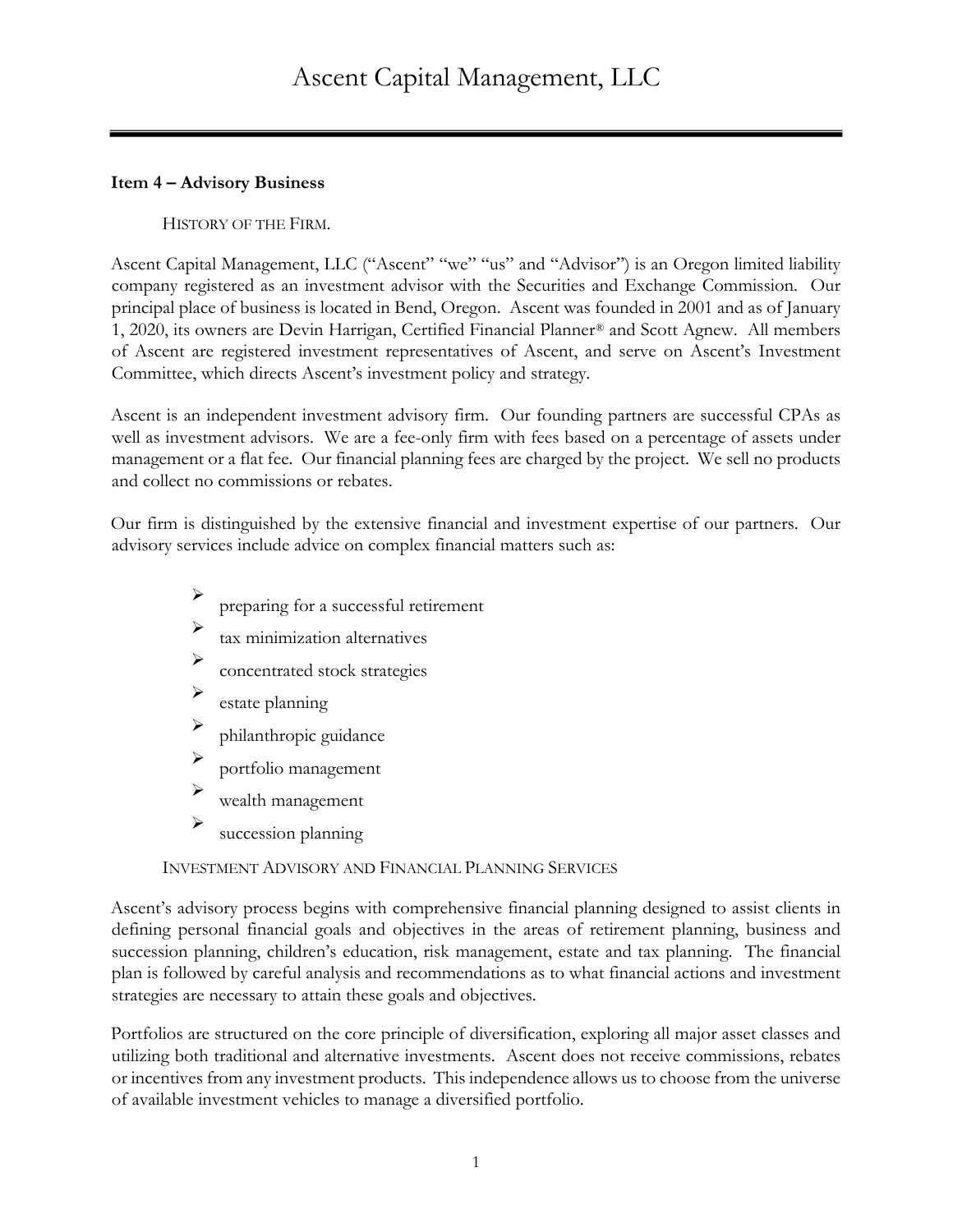The economic landscape is not static, neither are our portfolios, we constantly monitor economic and market conditions, looking for both areas of opportunity and excessive risk, adjusting the portfolios accordingly. Investment vehicles and managers are reviewed on an ongoing basis against their respective peer groups in both performance and risk, as well as for qualitative factors such as firm structure, consistency of portfolio managers, and fees.

Ascent provides comprehensive quarterly performance reports, which allow clients to monitor their portfolios progress against market benchmarks and over multiple time periods. Financial plans are reviewed as needed and compared against performance reports to ensure objectives and goals are being achieved.

#### RETIREMENT PLAN ADVISORY SERVICES

Ascent provides fiduciary and non-fiduciary services for retirement plan sponsors in the United States. Depending on retirement plan type, these services may include the following:

- Assess plan investment objectives;
- $\triangleright$  Assess plan investment policy statements;
- <sup>Ø</sup> Design investment structure, including managing investment options consistent with objectives;
- <sup>Ø</sup> Build, monitor and update model portfolios with investment options;
- <sup>Ø</sup> Research, review and monitor investment options and performance;
- <sup>Ø</sup> Assist with employee notices and disclosures;
- <sup>Ø</sup> Support plan management and assist administrators with compliance testing and IRS reporting;
- $\triangleright$  Assist with payroll setup, training and coordination with employees;  $\triangleright$  Provide onsite support to employees and educational programs; and  $\sum_{n=1}^{\infty}$  Assist with plan governance.

FINANCIAL AND WEALTH PLANNING SERVICES

Ascent may engage clients for specific financial and wealth planning by its Certified Financial Planner™ professionals. Financial and wealth planning services may be included with our general investment advisory services or as a separate engagement for a separate fee as indicated below. Specifically, those services include the following:

- <sup>Ø</sup> Asset Allocation and Investment Planning
- Retirement Planning
- $\triangleright$  Estate Planning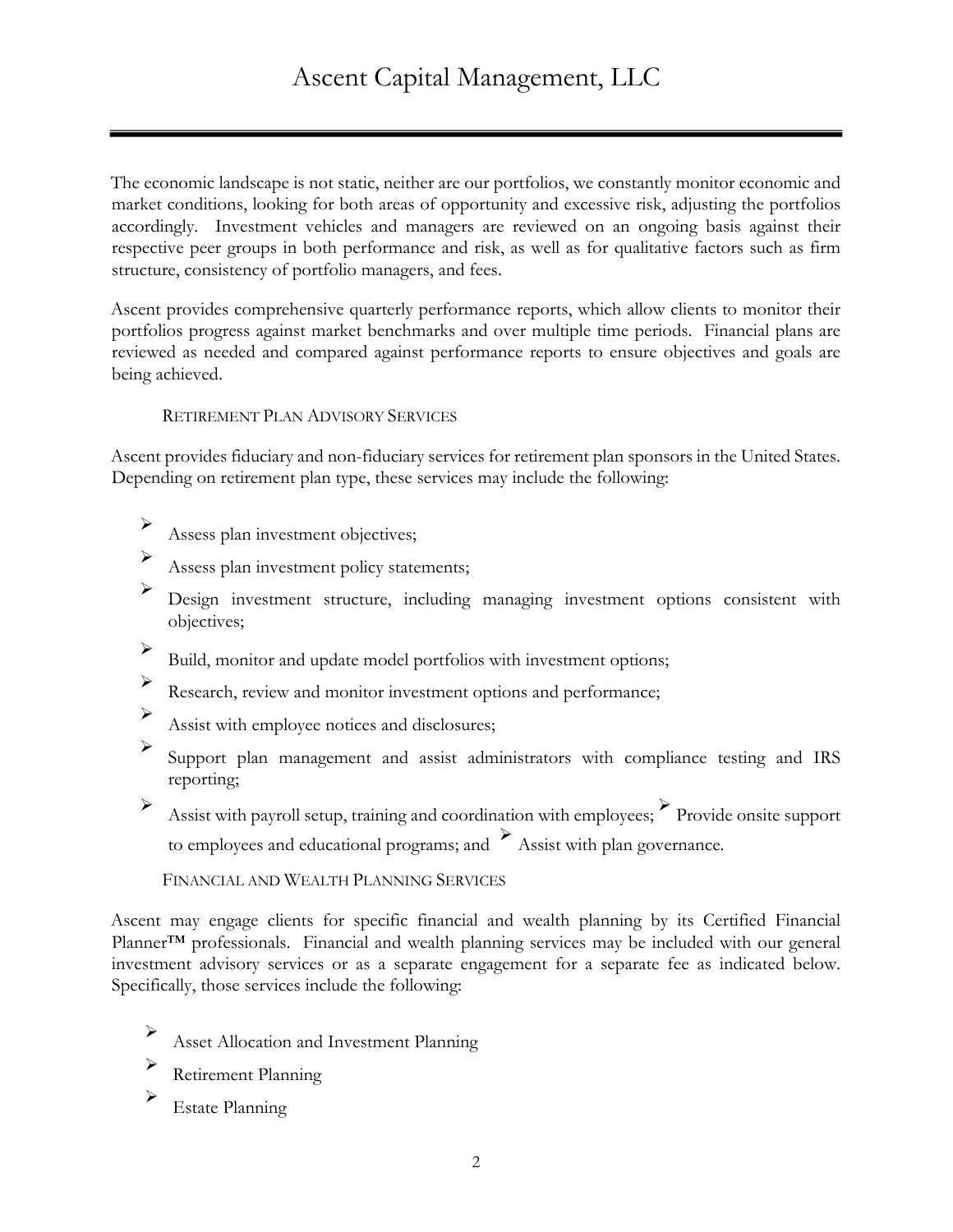Insurance Planning

<sup>Ø</sup> Cash Flow Management

529 College Savings

Although Adviser employs licensed CFP® professionals or individuals who have otherwise completed or are in the process of completing the CFP® certification process, not all clients of Adviser receive Financial Planning (as defined in the CFP Board's Code of Ethics and Standards of Conduct). Clients are informed of how Financial Planning would benefit each client and how the decision not to engage Adviser's CFP® professionals to provide Financial Planning may limit the Financial Advice (as defined in the CFP Board's Code of Ethics and Standards of Conduct) and other services contemplated by their IAA. Ascent is not liable for (i) any recommendations made for services or professional advice other than for financial services provided by Ascent, (ii) the quality of any services by a third party professional, (iii) the accuracy of any information provided to or from a third party professional, or (iv) the implementation of any recommendations made by such third party professional.

#### SUB-ADVISORY SERVICES

We may from time-to-time enter into sub-advisory agreements with other registered investment advisers for the benefit of specific clients. We currently have a sub-advisory engagements with Invesco Managed Accounts, LLC ("Invesco"), and Parametric Portfolio Associates® LLC (Parametric) both investment advisers registered with the SEC. Our clients whose assets are managed by Invesco receive Invesco's Form ADV Part 2A and 2B. Invesco manages "all fixed income" separate accounts for some of our clients, who are charged separately for Invesco's services in addition to our advisory fees, although the combined fee is not higher than our advisory fees charged to other clients. Our clients whose assets are managed by Parametric receive Parametric's Form ADV Part 2A and 2B. Parametric manages "all equity" separate accounts for some of our clients, who are charged separately for Parametric's services in addition to our advisory fees.

We do not participate in any wrap-fee programs.

Our assets under management as of December 31, 2021, are \$357,912,095 of client assets on a discretionary basis and \$14,554,229 on a non-discretionary basis.

# **Item 5 – Fees and Compensation**

We are a fee-only advisory firm, meaning we are compensated only by our clients and do not receive compensation or commissions from any other parties. We believe this method of compensation minimizes conflicts of interest.

```
INVESTMENT ADVISORY SERVICES – DISCRETIONARY AND NON-DISCRETIONARY
```
For accounts managed under the Investment Advisory Agreement, clients pay a Fee quarterly in advance, calculated in accordance with fees set-forth in "Schedule A" of the Investment Advisory Agreement ("IAA"). The Fee will be equal to the respective percentage per annum below based on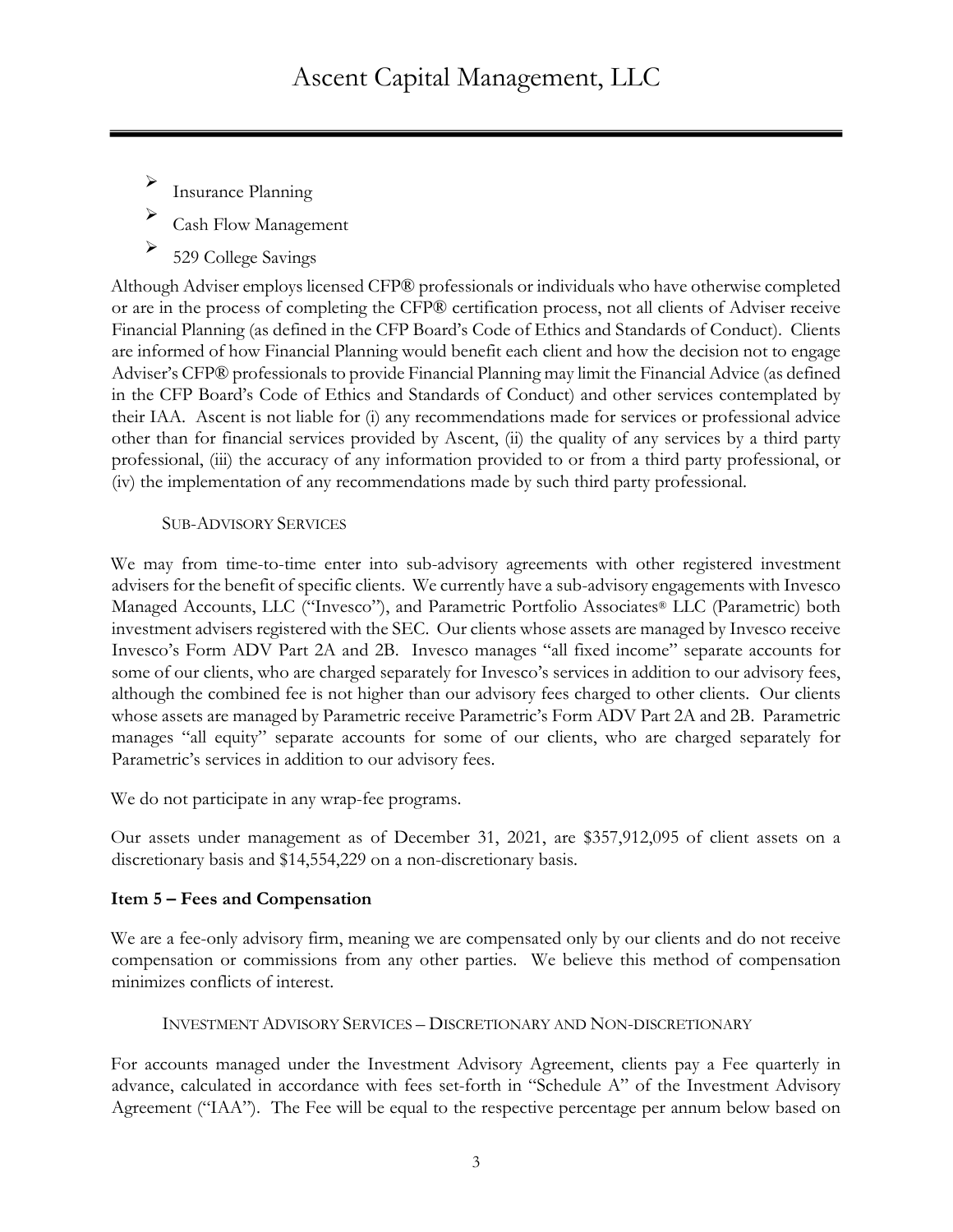the market value of the Account on the last trading day of the previous quarter; provided, however, Ascent has a minimum fee of \$2,000 per annum for client accounts. We reserve the right to amend the fees set forth in Schedule A of the IAA upon 30-days prior written notice to each client.

|                                | <b>STANDARD FEE SCHEDULE</b>     |                           |
|--------------------------------|----------------------------------|---------------------------|
| <b>Model Portfolios</b>        |                                  | Annual                    |
|                                |                                  | Fee                       |
| $\$0$                          | to \$500,000                     | 1.25%                     |
|                                | \$500,001 to \$1,000,000         | 1.00%                     |
|                                | \$1,000,001 to \$2,000,000       | .85%                      |
|                                | \$2,000,001 to \$5,000,000       | $.75\%$                   |
|                                | \$5,000,001 to \$10,000,000      | .65%                      |
|                                | \$10,000,001 to \$20,000,000     | $.50\%$                   |
| $$20,000,001$ +                |                                  | Negotiable                |
| <b>Custom Fixed Income</b>     |                                  |                           |
| <b>Portfolio</b>               |                                  | Annual Fee                |
| $\$0$                          | to \$10,000,000                  | .25%                      |
|                                | $$10,000,001$ to $$20,000,000$   | $.20\%$                   |
| $$20,000,001$ +                |                                  | Negotiable                |
|                                | <b>Participant Directed 401k</b> |                           |
| <b>Plans</b>                   |                                  | Annual Fee                |
| Flat                           |                                  | .75%                      |
| <b>Financial Planning Fees</b> |                                  | <b>Fixed Fee</b>          |
| \$2,000 Minimum                |                                  | <i>*Estimate to</i><br>he |
|                                |                                  | before engagement         |

For purposes of determining value, securities, mutual funds, and other instruments traded on a market for which actual transaction prices are publicly reported shall be valued at the last reported sale price on the principal market in which they are traded.

*brovided* 

Ascent may waive the minimum fee at its sole discretion. Notwithstanding the above standard fee schedule, fees are generally negotiable based on investment strategy and amount of household account management.

Fees are calculated and deducted from the client's account each calendar quarter following the billing date as stated in the client's IAA. The client may instead pay fees from another account or via invoice by completing and submitting written instructions to Ascent. Unless the IAA is signed on the first day of the calendar quarter, fees for the initial billing period will be calculated based on the number of calendar days from the date the IAA is signed until the end of the quarter. Payment of fees may result in the liquidation of client's securities if there is insufficient cash in the account. Clients bear the responsibility for verifying the accuracy of fee calculations. The amount of the fee deducted from the account is reflected on Ascent's quarterly performance reports and the client's monthly custodial statements.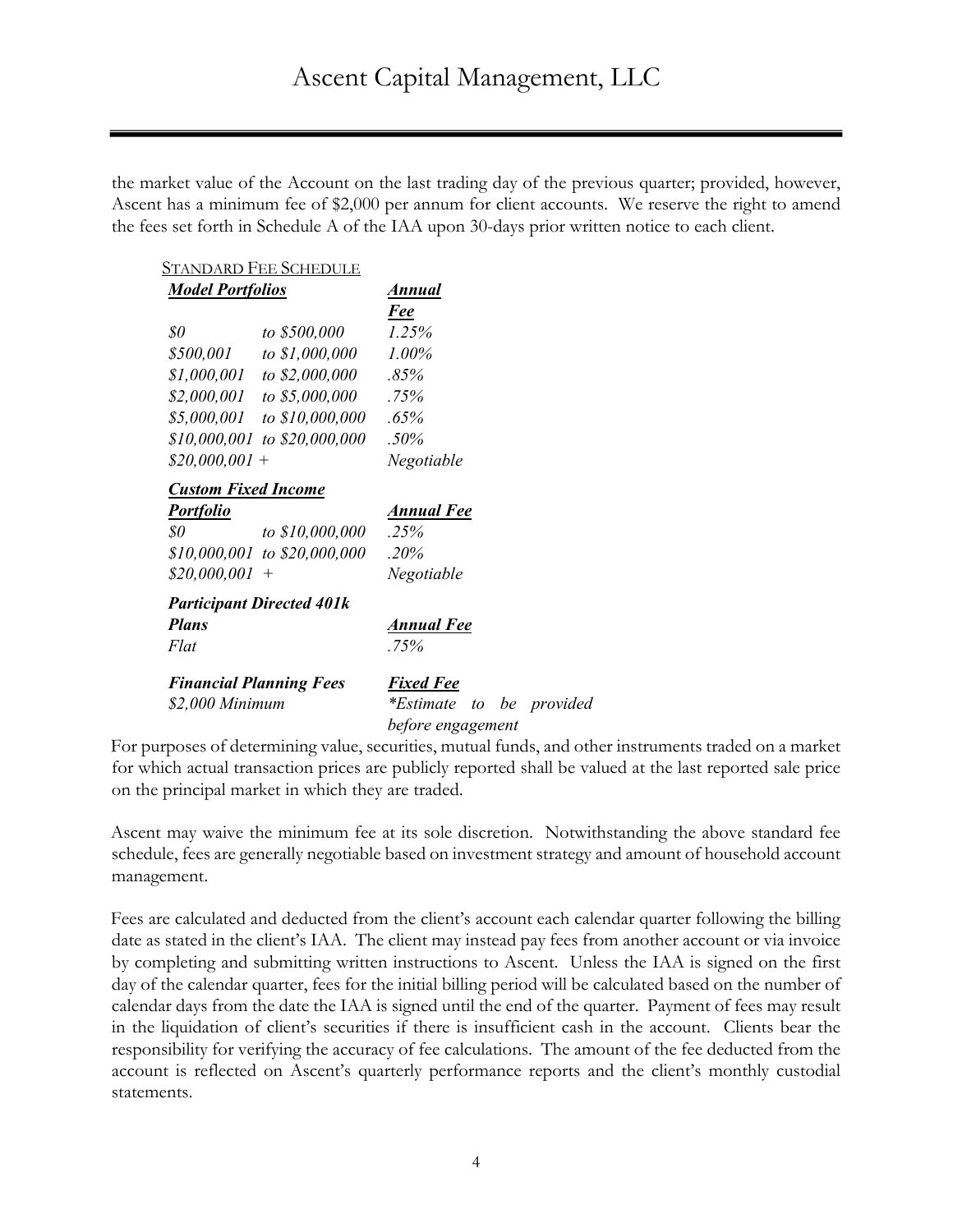Clients may be required to pay a proportionate share of any mutual fund's fees and charges, brokerage commissions, stock transfer fees, and other similar charges incurred in connection with transactions for the account will be paid out of the assets in the account and are in addition to the investment management fees paid to us.

The IAA may be terminated at any time by either party by written notice to the other party as set in the IAA. The market value of the assets will be construed to equal the sum of the values of all assets in the account, adjusted by any margin debit. Fees for partial quarters at the commencement or termination of this Agreement will be billed or refunded on a pro-rated basis contingent on the number of days the account was open during the quarter. Quarterly fee adjustments for additional assets received into the account during a quarter or for partial withdrawals will also be provided on the above pro rata basis.

The Alternative Asset Consulting Agreement may be terminated at any time by either party by written notice to the other party as set in that Agreement. Refunds will be considered on a case by case basis at the request of a client.

We are a fee-only investment advisory firm paid on a percentage of client assets managed. We accept no commissions, referral fees, soft dollars, or other hidden costs often associated with the money management industry.

#### **Item 6 – Performance-Based Fees and Side-By-Side Management**

We do not charge any performance-based fees for our services. Accordingly, this Item is not applicable to our firm.

#### **Item 7 – Types of Clients**

We provide investment advice to the following types of clients:

- $\sum$  Individuals
- $\sum_{\text{Corporations}}$
- <sup>Ø</sup> Pension and Profit Sharing Plans
- <sup>Ø</sup> Trusts, Estates and Charitable Organizations
- $\blacktriangleright$  Endowments

#### **Item 8 – Methods of Analysis, Investment Strategies and Risk of Loss**

#### METHODS OF ANALYSIS

Ascent uses both qualitative and quantitative tools to analyze markets, sectors, and securities. Ascent makes extensive use of computers, computer peripherals, software, and computer databases in screening for securities worthy of investment consideration. Ascent uses a centralized portfolio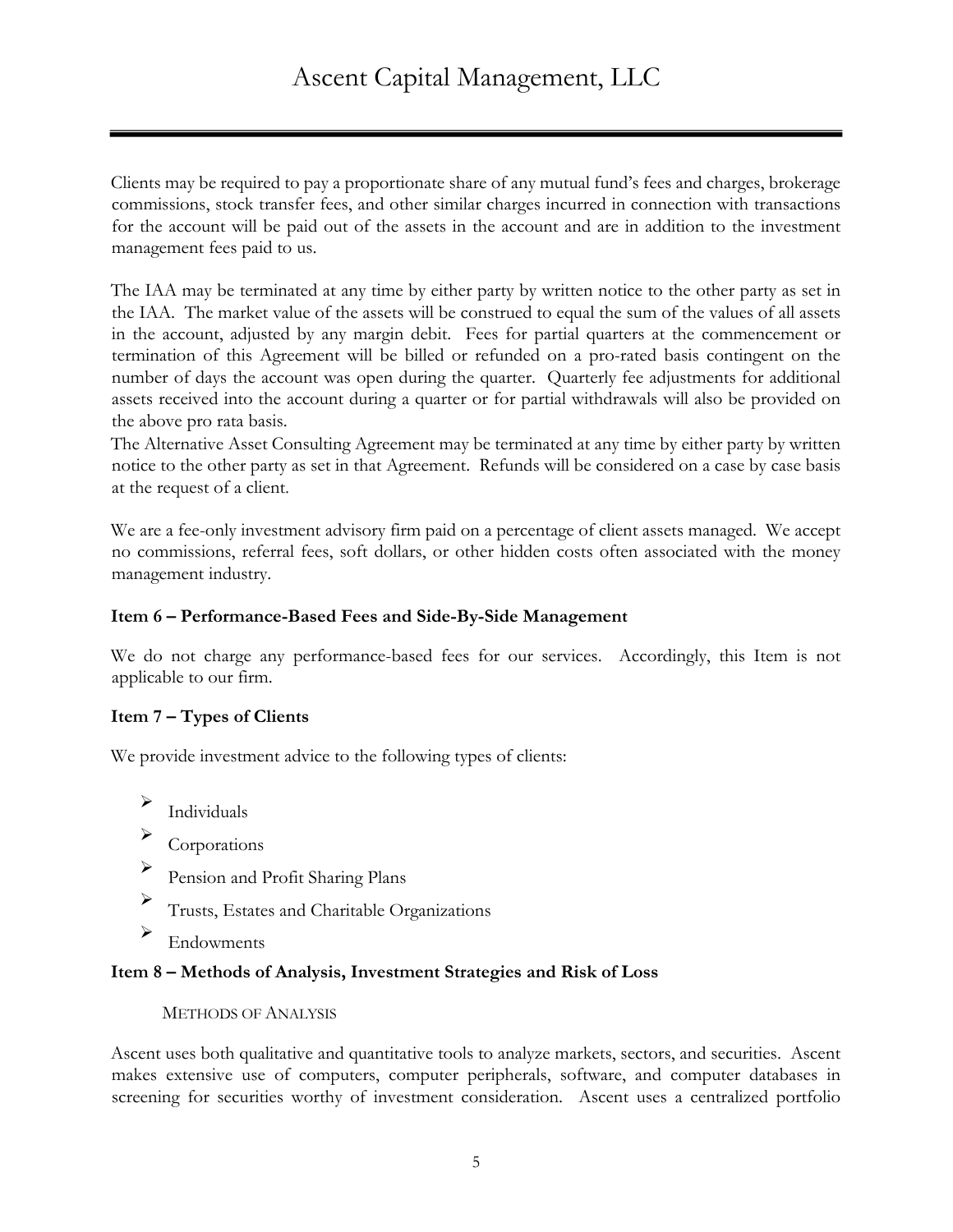management system, which includes block trading, portfolio management, and securities price data collection.

#### INVESTMENT STRATEGIES

Client accounts are generally diversified in their investments in equity, fixed income or blended based on their individual financial goals and objectives, restrictions or investment limitations as expressed by the client. Ascent seeks to maximize opportunities and manage risk by taking advantage of investing in the following:

- $\blacktriangleright$  Equity securities:
- $\triangleright$  Exchange-listed securities
- <sup>Ø</sup> Securities traded over-the-counter
- $\triangleright$  Foreign Issuers
- $\triangleright$  Warrants
- $\triangleright$  Corporate debt securities
- $\sum$  Commercial paper
- <sup>Ø</sup> Certificates of deposit and money market funds
- $\blacktriangleright$  Municipal securities
- <sup>Ø</sup> Investment company securities:
- $\blacktriangleright$  Mutual fund shares
- <sup>Ø</sup> Exchange traded funds ("ETFs")
- <sup>Ø</sup> United States government securities
- <sup>Ø</sup> Interests in limited partnerships and alternative investments.
- <sup>Ø</sup> Private real estate investment trusts and
- $\sum$  Unit trusts
- <sup>Ø</sup> Federal Farm Credit Bonds and Federal Home Loan Bank Bonds

While each of our client portfolios is customized for the client's needs and preferences, each portfolio will follow one of our general investment strategies based on the client's risk profile. We have created general investment strategies for six risk profiles:

- All Fixed Income
- <sup>Ø</sup> Defensive-Balanced Risk-Averse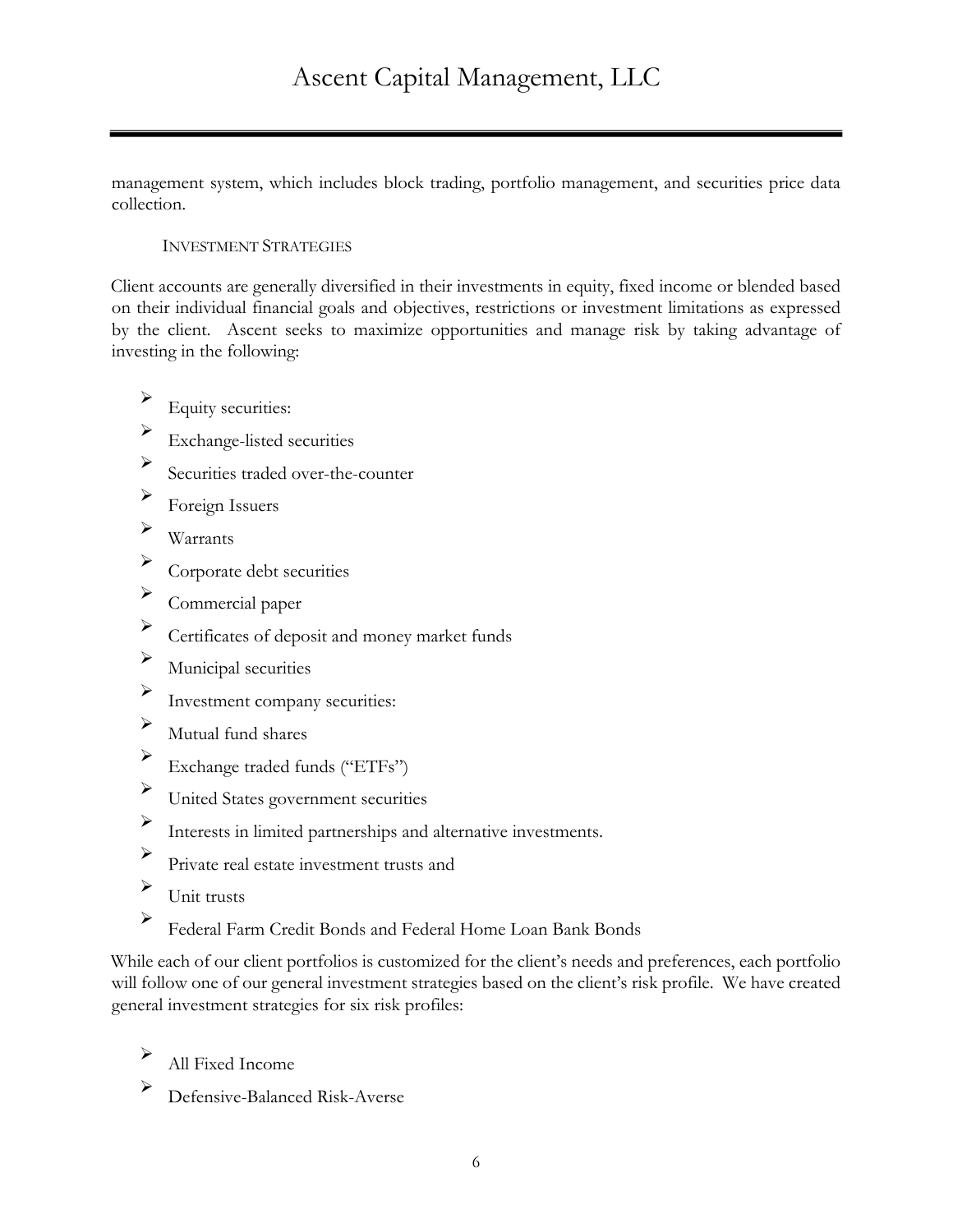- Conservative-Balanced
- <sup>Ø</sup> Balanced Moderate
- <sup>Ø</sup> Equity-Tilted Growth
- <sup>Ø</sup> Equity-Only Enhanced-Growth

The strategy for each of the above risk profiles involves investing in a blend of asset types consisting, primarily, of mutual funds, ETFs, individual bonds, unit trusts, business development companies, real estate and credit interval funds and private REITs.

We invest in ETFs and mutual funds that (a) hold the types of assets that best fit out client's risk profile and investment objectives and (b) diversify across many investment types to limit the specific risk of any individual investments. When selecting ETFs and mutual funds for our Balanced, EquityTitled, and Equity-Only portfolios, we seek funds that invest in Large Cap Equity, Small Cap Equity or private equity based on a traditional top-down assessment of the overall economy and a consideration of long- and short-term patterns and trends. We look for ETFs and mutual funds that research equities and invest in those companies that are likely to demonstrate revenue and earnings growth, have compelling business franchises, solid existing business fundamentals, potential for stock appreciation and solid management. The ETFs and mutual funds also make decisions on sector and industry weightings of equities, as well as individual stock selection based on an unbiased evaluation of sector, industry and stock strength. We rely on the funds to screen each equity's technical, fundamental and valuation metrics for the eligible, investable universe of stocks.

Our portfolios that fall in the "All Fixed Income" profile are designed to maximize income while preserving capital. We believe the primary goal of successful fixed income investment management is maximizing portfolio yield without taking significant principal risk. That means we will not add risk by using portfolio leverage or derivatives. We invest "All Fixed Income" portfolios in individual fixed income securities as well as in ETFs and mutual funds that hold fixed income securities. These ETFs and mutual funds focus on two critical aspects to managing fixed income investments – duration and credit quality. These funds' fixed income investments have a high credit quality with varying duration.

Our "Balanced, Conservative-Balanced and Defensive-Balanced" portfolios allocate a greater portion of assets to individual fixed income securities and ETFs and mutual funds that invest in fixed income and other securities considered less risky, such as corporate and government bonds, commercial paper and certificates of deposit. Our "Equity-Only" portfolios have a greater portion of assets in international and emerging market investment.

#### RISKS ASSOCIATED WITH OUR METHODS OF ANALYSIS

We will use our best judgment and good faith efforts in rendering services to our clients. However, we cannot warrant or guarantee any particular level of account performance, or that an account will be profitable over time.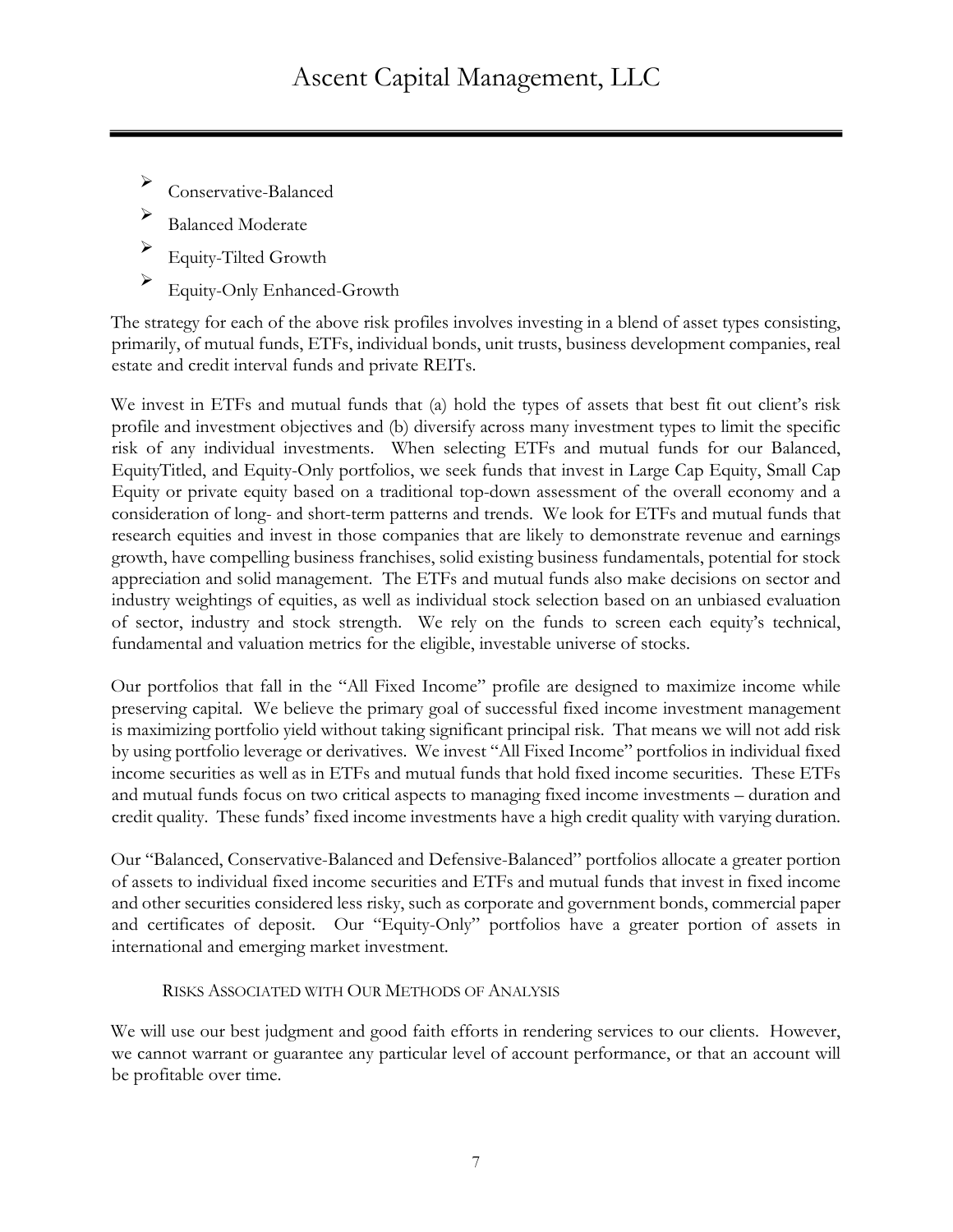Our judgment about the attractiveness, value and potential appreciation of an asset class or individual security may be incorrect. The value of an individual security can be more volatile than the market as a whole, or our approach may fail to produce the intended results. Our estimate of a security's intrinsic value may be wrong or, even if our estimate of intrinsic value is correct, it may take a long time before the price and intrinsic value converge. As a result, there is a risk of loss of the assets we manage that is out of our control. We seek to reduce risk through diversification, however, diversification will not protect from a down market.

Additionally, in performing our analysis, we may use commercially available information services and financial publications, research materials prepared by various broker-dealers and other research developed by other third-party providers. Our methods rely on the assumption that the companies whose securities we purchase and sell, the rating agencies that review these securities, and other publicly-available sources of information about these securities, are providing accurate and unbiased data. While we are alert to indications that data may be incorrect, there is always a risk that our analysis may be compromised by inaccurate or misleading information.

Since not every investment decision or recommendation made by us will be profitable, clients assume all market risk involved in the investment of account assets under the IAA and understands that investment decisions made for this account are subject to various market, currency, economic, political and business risks. Investing in capital markets involves risk of loss that each client should be prepared to bear. Investing in fixed income instruments may involve certain costs and risks such as liquidity risk, interest rate risk, and credit risk. There can be no guarantee that a portfolio will meet its investment objectives or that it will not suffer losses. The above language does not relieve Ascent from any responsibility or liability we may have under state or federal statutes such as the Advisers Act of 1940.

#### **Item 9 – Disciplinary Information**

We are required to disclose all material facts regarding any legal or disciplinary event that would be material to your evaluation of our firm, or the integrity of our management. We have no information to disclose applicable to this Item.

#### **Item 10 – Other Financial Industry Activities and Affiliations**

Ascent is engaged solely in providing investment management and advice. However, Wesley B. Price, CPA is a founding partner in Ascent as well as the Bend Oregon based CPA firm of Price Fronk & Co., LLP. The performance of certified public accounting services by Wesley B. Price, CPA occupies the majority of his professional time on a day-to-day basis but he is also a consultant and engaged as a registered investment adviser representative of Ascent. Certain clients of our firm are also clients of Price Fronk & Co., LLP and vice versa.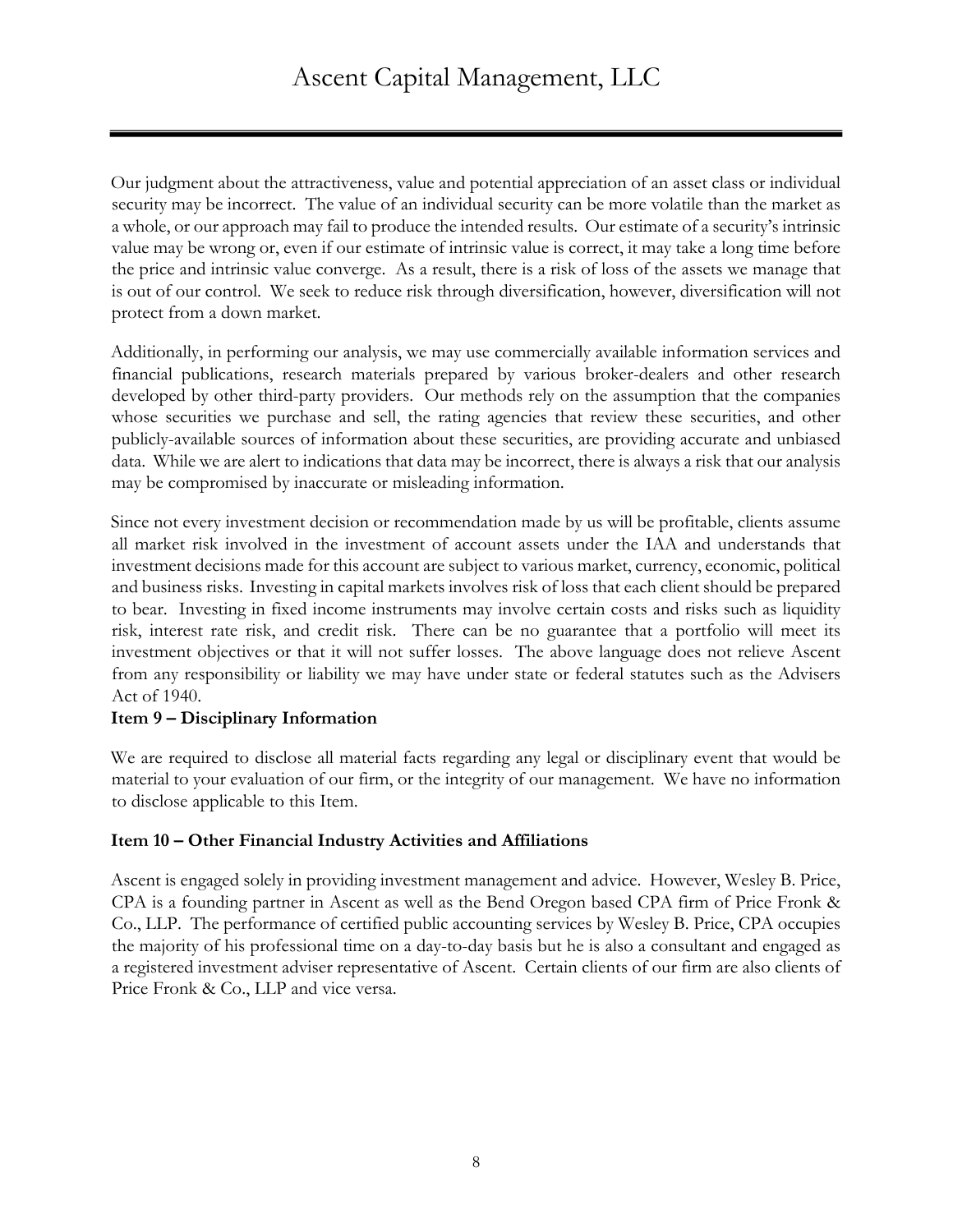# **Item 11 – Code of Ethics, Participation or Interest in Client Transaction & Personal Trading**

#### CODE OF ETHICS

Ascent has a Code of Ethics which all employees are required to follow. The Code of Ethics outlines proper conduct related to all services provided to clients. Prompt reporting of internal violations is mandatory. Our chief compliance officer regularly evaluates employee performance to ensure compliance with the Code of Ethics. The chief compliance officer will maintain (a) a "restricted list" of securities (issued by companies about which a number of our employees are expected regularly to have material, non-public information) and (b) a "watch list" of securities (issued by companies about which a limited number of our employees possess material, non-public information). Employees are prohibited from personally, or on behalf of an advisory account, purchasing or selling securities during any period they are listed on a restricted list. The watch list will be disclosed only to a limited number of other persons who are deemed to be necessary recipients of the list because of their roles in compliance. The Chief Compliance Officer of the Advisor periodically, but not less frequently than quarterly, will review employee trades to verify compliance and detect insider trading.

A copy of the Code of Ethics is available to any client or prospective client upon request.

# PARTICIPATION OR INTEREST IN CLIENT TRANSACTIONS AND PERSONAL TRADING

Ascent or individuals associated with our firm may buy and sell some of the same securities for their own account that we buy and sell for our clients. In all instances where appropriate Ascent will purchase a security for all of its existing accounts for which the investment is appropriate before purchasing any of the securities for his own account and, likewise, when it determines that securities should be sold, where appropriate will cause these securities to be sold from all of its advisory accounts prior to permitting the selling of the securities from its accounts. In some cases Ascent may buy or sell securities for its own account for reasons not related to the strategies adopted by our clients. When we are newly engaged by an investment advisory client for whom it expects to recommend securities in which Ascent or its principal hold a position, we will notify the new client of policies with respect to officers trading for their own account.

We may refrain from rendering any advice or services concerning securities of companies of which any of the Advisor's may have substantial economic interest, unless the Advisor either determines in good faith that it may appropriately do so without disclosing such conflict to client or discloses such conflict to the client prior to rendering such advice or services with respect to the account.

# **Item 12 – Brokerage Practices**

Our clients' assets are held by independent third-party custodians. Except to the extent that a client directs otherwise, we may use our discretion in selecting or recommending the custodian. Clients are not obligated to effect transactions through any custodian or broker recommended by us. In recommending a broker we will comply with our fiduciary duty in accordance with the Securities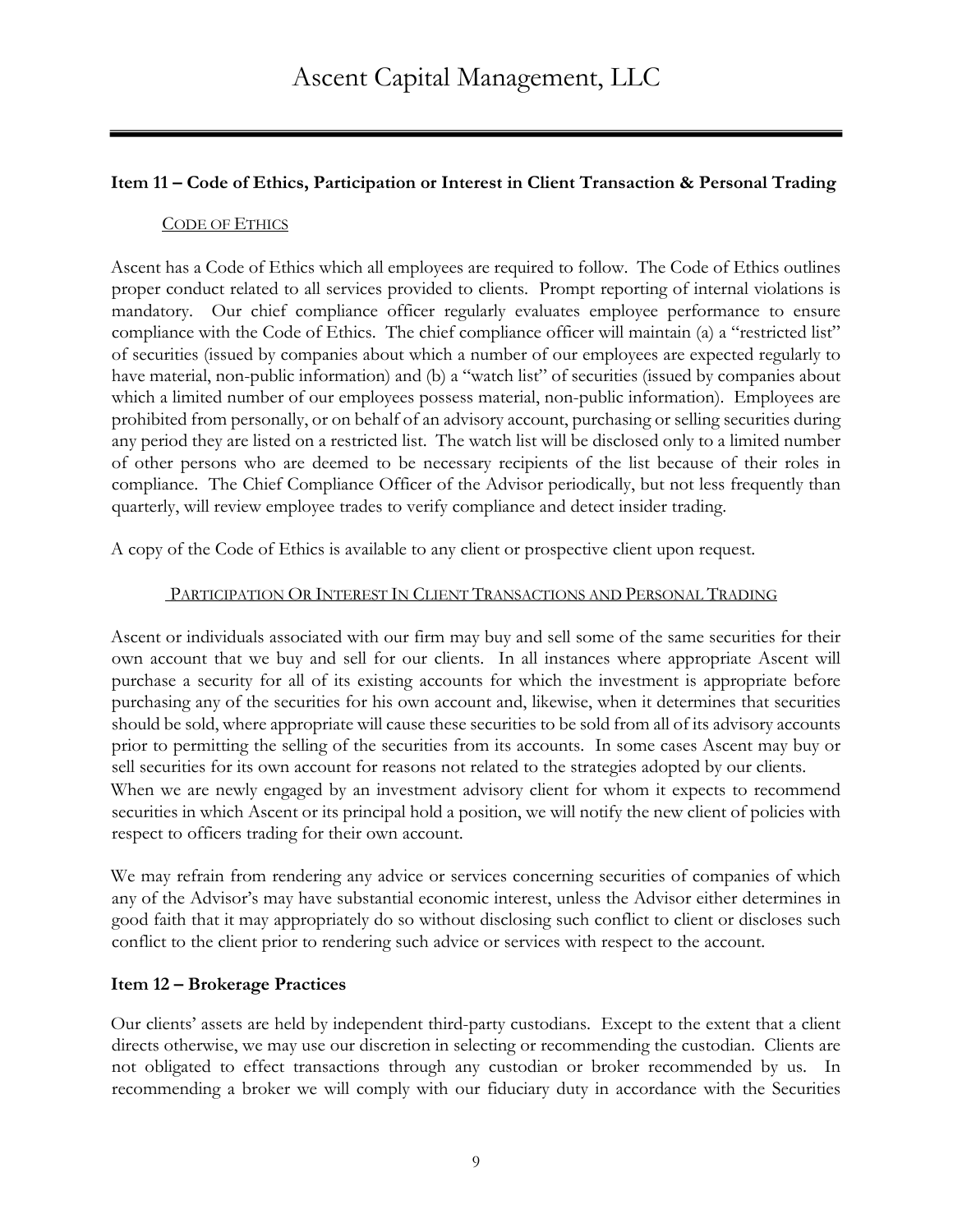Exchange Act of 1934, to obtain best execution and will take into account such relevant factors as the value of the research provided, the commission rates charged, the ability to negotiate commissions, the ability to maintain volume discounts, execution capability, financial responsibility and responsiveness to the Advisor.

Notwithstanding the above, if a client insists that we direct it's trading to a particular broker or dealer, the client should be aware that it may lose out on certain benefits that would otherwise be obtained and it should be understood that we will not have authority to obtain volume discounts, lower commissions, or narrower spreads. Consequently, clients directing the use of a particular broker or dealer may not receive best execution.

We are authorized in our discretion to aggregate purchases and sales and other transactions made for the account with purchases and sales and other transactions in the same or similar securities or instruments for our other clients. When transactions are so aggregated, the actual prices applicable to the aggregated transactions will be averaged, and the account will be deemed to have purchased or sold its proportionate share of the securities or instruments involved at the average price so obtained. We direct that confirmations of any transactions effected each client's account will be sent, in conformity with applicable law, to the client.

#### **Item 13 – Review of Accounts**

Ascent representatives each oversee client accounts that are directly under their responsibility. Factors reviewed daily include changes in fundamentals of the companies or entities issuing securities owned or being considered for ownership as well as the prices of such securities, mutual fund analysis, and significant economic or industry developments. It is our policy to review client accounts on a weekly basis to evaluate performance, current asset allocation, and current objectives.

More frequent reviews may also be triggered by a change in client's investment objectives; tax considerations; large deposits or withdrawals; large sales or purchases; loss of confidence in corporate management; or, changes in macro-economic climate.

Detailed reports of account holdings and performance and other information are provided to clients on a quarterly basis. Clients will receive monthly statements from the independent custodian holding their account.

# **Item 14 – Client Referrals and Other Compensation**

We have no arrangements, written or oral, in which we compensate others or are compensated for client referrals.

# **Item 15 – Custody**

Other than having the ability to deduct our fees from our client accounts, we do not have custody of the assets in the account and shall have no liability to clients for any loss or other harm to any property in the account, including any harm to any property in the account resulting from the insolvency of the